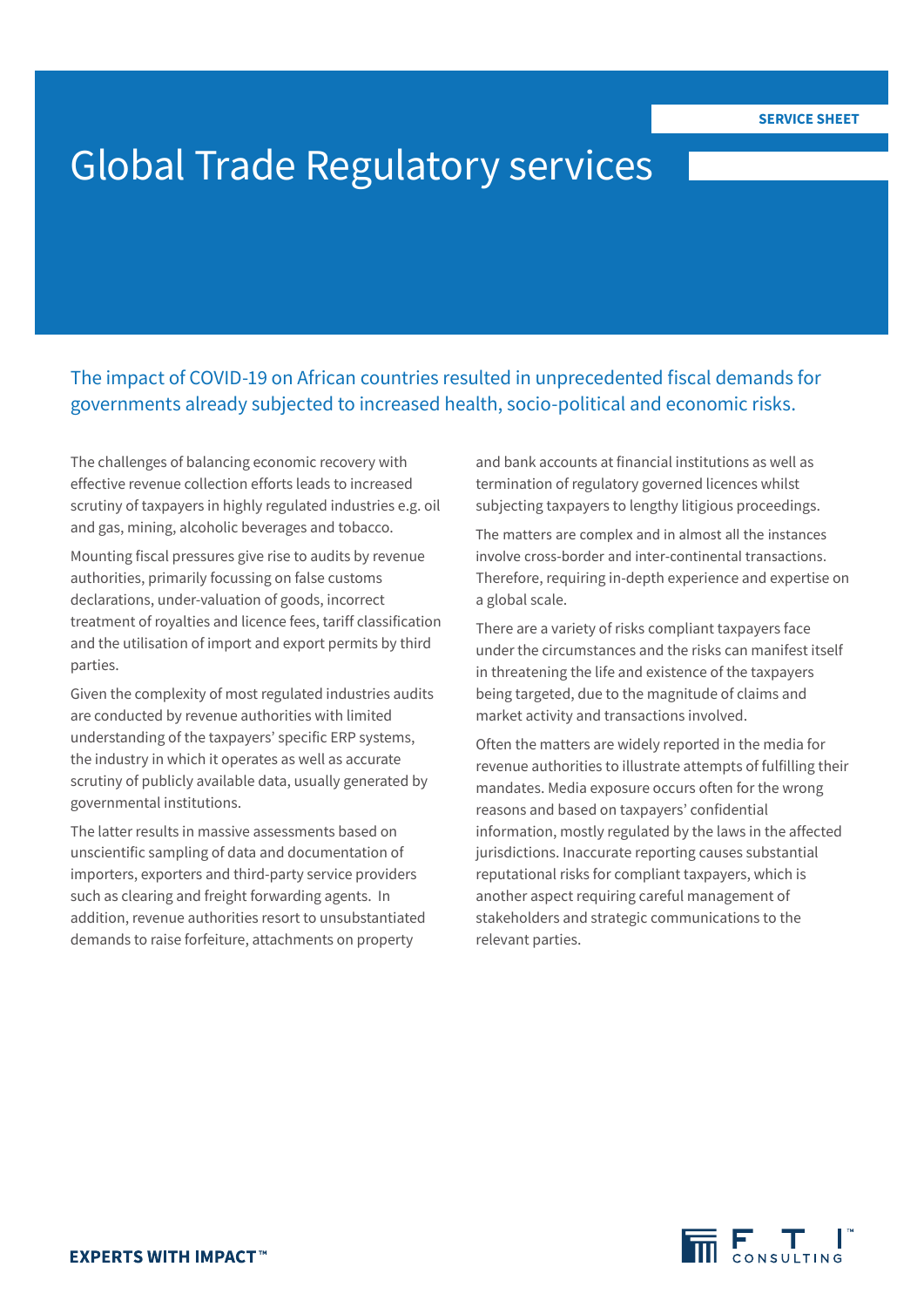Our approach and methodology have been utilised to formulate and substantiate submissions to revenue authority assessments, litigation and settlement procedures and dealing with conveying the difficult messages in the most appropriate and effective manner.

Our trade governance solution offering is client and country specific, ensuring an integrated approach to organisational and reputational risks within Africa and abroad.

Our team of Forensic Investigation, Global Trade & Excise and Strategic Communications professionals comprise chartered accountants, admitted attorneys, information technology specialists and communications specialists who regularly assists various clients to implement cross border trade related risk and governance solutions ranging from , ERP optimisation, advocacy work to ensure a company's freedom to operate and internal audit controls to trade and supply chain data management.



# **Our team assisted multinational clients with:**

- **—** Developing outsourced Customs and Excise accounting solutions within the petroleum, alcoholic beverages and sugar tax industries;
- **—** Enterprise Resource Planning optimisation to ensure all trade related triggers are properly documented, defined and compliant to legislation from source to general ledger level to simplify reporting internal and external reporting requirements to revenue authorities, trade regulatory bodies and enforcement agencies dealing with anti- bribery, sanctions, prohibited goods etc.
- **—** Development of industry specific key controls to simplify the external audit process;
- **—** Trade visibility and import and export data through data analyses services;
- **—** Landed cost modelling though the FTI Africa Trade Portal;
- **—** In country customs information, rates, levies, fees associated with trade in goods; - Preparation for Revenue Authority Modernisation initiatives such as preferred Trader Programmes;
- **—** Trade and excise advocacy services, strategy and submissions to fiscal entities;
- **—** Customs and excise training, development of KPIs and third-party service provider reviews; and
- **—** Future proofing a business by modelling the risks it might face and developing a stakeholder and advocacy campaign to ensure the best possible outcomes

**The risks amplified by internal organisational risks such as:**